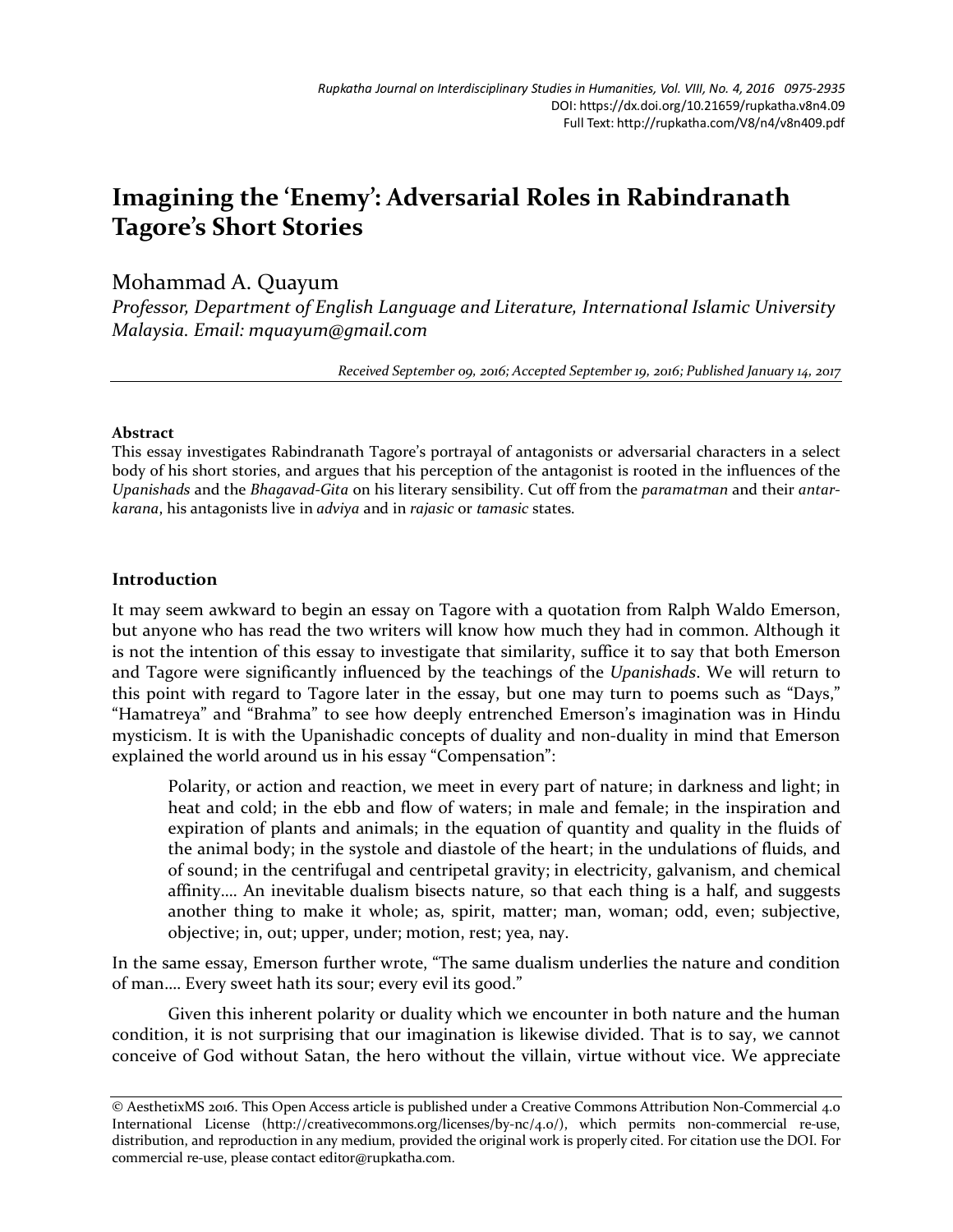the value of something beautiful only when we are aware of its potential ugliness. We treasure love because we know how hatred causes agony, destruction and sorrow. This push-and-pull tendency in our sensibility has also influenced literary writings from the beginning, where we notice an eternal clash of good and evil, often manifesting in the form of a hero or protagonist and his/her adversary or antagonist. Generally, the antagonist acts as a foil to the main character by embodying qualities that are antithetical to the good or admirable qualities of the protagonist, and intensifies the plot by trying to thwart his/her endeavours. However, the antagonist can appear in different forms: sometimes as a scheming, intriguing or purely vile human being; or as a monster, a giant animal, demon; or as a vicious force of nature that causes havoc in a community through the death and destruction it leaves behind. The antagonist can also be the double or doppelgänger of the protagonist, or embody an aspect or trait of the protagonist's own character which causes an inner conflict in his/her own personality or results in a moral dilemma, indecisiveness or vacillation, such as in the case of Marlowe's *Dr. Faustus* or Shakespeare's *Hamlet* and *King Lear*.

Sometimes, the antagonist may not be a bad character at all and even have his own share of noble qualities, but stands opposed to the protagonist simply because his world view and aspirations are different. One such is Hector in Homer's *Iliad;* he acts as a foil to the poem's protagonist, Greek hero Achilles, being a Trojan prince who defends his people against the Greek invasion, but is himself virtuous, sensitive and heroic in every aspect. Sometimes, the antagonist may even occupy the central role in a plot and act as a typical hero, although he/she may not possess any of the qualities of a typical or classic hero, as in the case of Satan in Milton's *Paradise Lost*. Satan is more dynamic a character and enjoys greater attention from the poet than Milton's intended protagonist in the poem, God, and fulfils the various characteristics of the "tragic hero" by showing hubris and hamartia in his character.

With such a range of possibilities in portraying the adversary in literary works, it will be interesting to explore how India's foremost writer, Rabindranath Tagore, depicted characters who are hostile or inimical to the protagonist, or played the role of the adversary, in his short stories. The discussion will focus on Tagore's selected short stories from the recently translated volume, *The Ruined Nest and Other Stories* (2014) and the collection, *Rabindranath Tagore: An Anthology*   $(1997)$ .

#### **Tagore's Worldview: An Outline**

As mentioned earlier, Tagore was profoundly influenced by the spiritual philosophy of the *Upanishads*, which made him a lifelong critic of religious formalism and orthodoxy. In "The Religion of Man," he stated that his religion was "a poet's religion and neither that of an orthodox man of piety nor that of a theologian" (qtd. in Atkinson), and added in a later section of the work, "The Man of My Heart," that he believed in "an intense yearning of the heart for the divine which is in Man and not in the temple, or scriptures, in images and symbols" ("The Religion of Man" 129). According to him, the self in union with God brings fulfilment, but the moment that the self is cut off from God or the Infinite Truth, it is trapped in a world of *maya* and becomes selfish, worldly, wayward and evil: "Our self is *maya* where it is merely individual and finite, where it considers it separateness as absolute; it is *stayam* where it recognises its essence in the universal and infinite, in the supreme self, in *paramatman*" (*Sadhana* 73). This *paramatman* or Supreme Self is also known as Brahman in Hindu literature, and our failure to realise our relationship with it comes from *avidya* (ignorance): "It is our ignorance which makes us think that our self, as self, is real, that it has its complete meaning in itself" (*Sadhana* 63). Organised religions also played a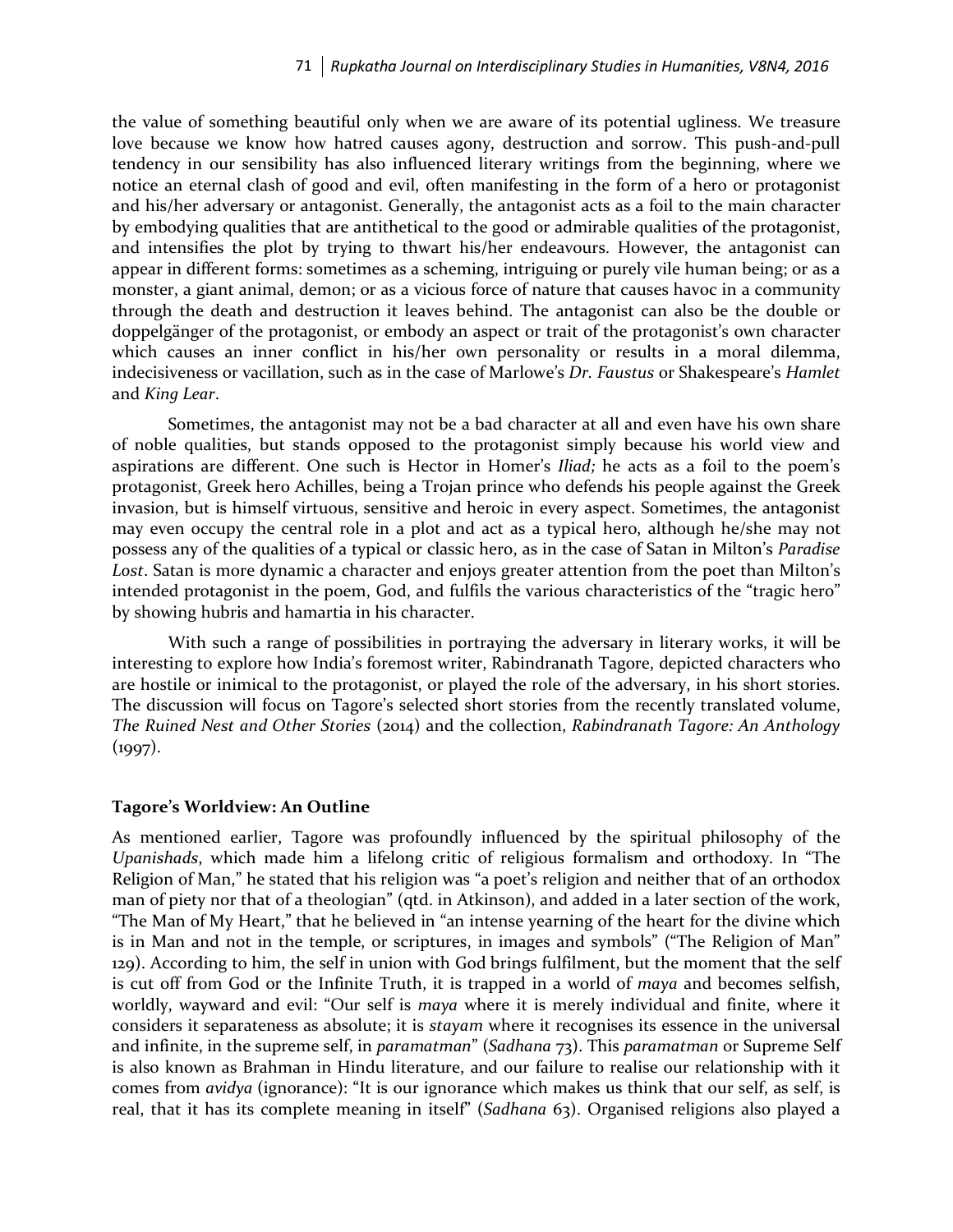role in obstructing the soul's awareness/union of/with God by trapping the individual in its sectarian machinery, with its many rituals and customs. Orthodox religion, Tagore said, "obstructs the free flow of inner life of the people and waylays and exploits it for the augmentation of its own power" ("The Religion of an Artist" 685). In "The Way to Unity," Tagore further argued, "When religion instead of emancipating mind fetters it within the narrow confinement of creeds and conventions, then it becomes the greater barrier against a true meeting of races" (462) – here union with races being a significant step towards union with God, as all human beings, in spite of their cultural differences, essentially belong in one God. In "The Religion of Man," Tagore explained, "We must realize… the love and wisdom that belong to the Supreme Person, whose Spirit is over us all, love for whom comprehends love for all creatures and exceeds in depth and strength all other loves" (91).

Tagore was also opposed to modern civilisation, because of its excessive predilection for the material instead of creating a symbiosis of the moral and the material. He was not against the physical or the material world per se, because he believed that God manifested himself through his creation of the physical world; the world was the embodiment of God's spirit. "I do not cry down the material world. I fully realise that this is the nurse and the cradle of the spirit" (Soares 145), Tagore wrote in "Voice of Humanity." However, he believed that the moment we lose sight of the spiritual and worship the material only, we then become monolithic and one-dimensional in a world that requires a constant process of synthesis, and as a consequence we act like "soulless progeny of greed" (Soares 56), "in which man prospers, gains what appears desirable, conquers enemies, but perishes at the root" (Soares 44). In other words, this is when we become dehumanised and despiritualised; when we are driven by greed, passion, selfishness and violence, and fall, to borrow expressions from the *Bhagavad-Gita*, from the state of being *sattvic* to the states of *rajasic* and *tamasic*, and are lost morally and immersed in a world of ignorance or *avidya*.

Tagore spurned the idea of nationalism for a similar reason, because he found it to be a "soul-less organization" (*Nationalism* 9), one that championed "politics and commerce" (*Nationalism* 7), and brought "harvests of wealth" (*Nationalism* 5) and "carnivals of materialism" (Soares 113), but sacrificed the moral and spiritual aspects of human beings in the process. As a result, it would create a society of greed, selfishness and power, and stoke all the baser instincts of the individual, abnegating "the moral man, the complete man… to make room for the political and commercial man, the man of limited purpose" (*Nationalism* 9). Tagore also found nationalism to be a constructed ideology, a political and commercial union in which a group of people would congregate to maximise their profit, progress and power, rather than for any higher purpose; it was not "a spontaneous self-expression of man as social being," where human relationships are naturally regulated, "so that men can develop ideals of life in co-operation with one another" (*Nationalism* 5). Moreover, nationalism was a source of violence and war, as it created rivalry between nations through a binary of self/other, or even rivalry between various religious and cultural groups within the national geographical border of a multicultural society. In other words, nationalism fed parochialism, localism and xenophobia, and instigated hatred and violence between different groups of people instead of helping to bring together humanity as one community within their diverse practices, ideals and values.

#### **Adversarial Characters in Tagore's Short Stories**

Given such a moral outlook, the antagonists in Tagore's short stories are those who are devoid of their human identity, or a sense of their spiritual self; those who are confined to religious orthodoxy, being overly preoccupied with its norms and customs without understanding their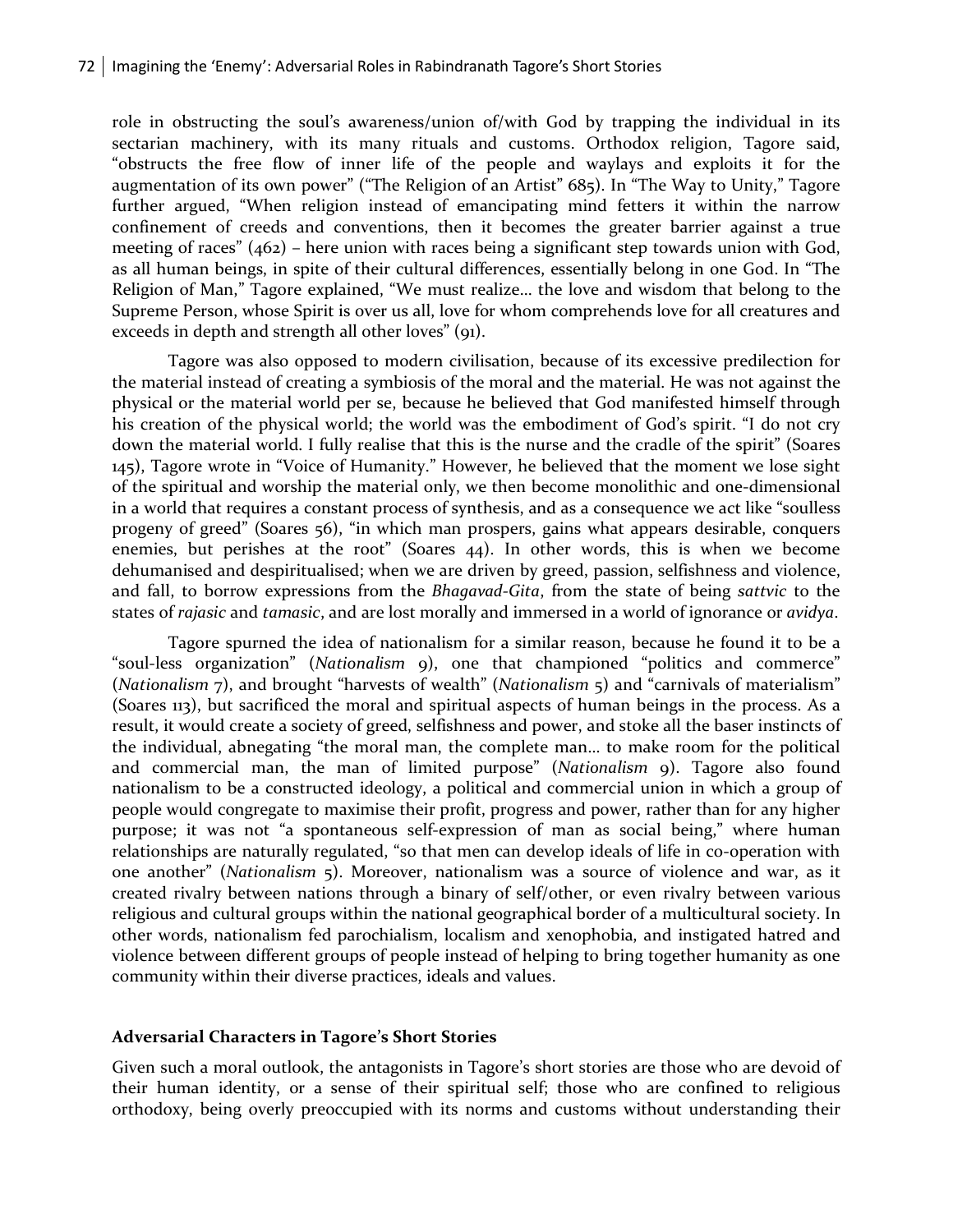undercurrent significance; or people who are trapped in an exclusively material world, looking for money and worldly success, sometimes following the ideals of the modern civilisation, such as nationalism, while forgetting their foremost allegiance to the individual self, soul or God. These are people who value construction over creation; artificial over the intuitive and the natural; money over love; customs and conventions over freedom, friendship and family; abstract ideas over the living and breathing human individual; and authority and power over honesty and truthfulness. In other words, these people have lost their *antar-karana* or "inner consciousness" (*Bhagavad-Gita*) and fallen from their *sattvic* state, which comprises the attributes of "perseverance, patience and tenacity of purpose" (*Bhagavad-Gita*), to the *rajasic* state of sensuality, pomposity, vanity and selfishness, or even to the *tamasic* state of intrigue, wickedness and cruelty. Their twin wings of *bhakti* and *sraddha* (devotion and steadfastness), which would lead them towards the inner being or Godhead, have been taken over by the *asuric* tendencies of pride, arrogance, falsehood, conceit, anger, harshness and ignorance, thereby making them selfserving, power hungry, vile, vicious and even bloodthirsty.

These adversarial roles are not necessarily ascribed to a stranger or someone totally unknown to the protagonist, but in fact are often played by a family member, a friend or even the protagonist's father, wife, in-laws, aunt or brother. Sometimes, the antagonist may also be the protagonist's double, his other self, or the manifestation of his inner evil or some foul aspirations in him, which he must struggle with until he either resolves it or it brings about his downfall. In some instances, the protagonist, lost in a state of *avidya* or *maya*, may even collude with the antagonist and be his companion or accomplice in certain base actions, until there is a selfawakening in him or some kind of a moral rebirth (epiphany) which helps him to return to his innate good or virtuous self. A whole society may also act as an adversary against an individual self, trying to initiate the self into society, forcing it to succumb to its collective norms and practices, and thus take away the uniqueness of the individual, or even destroy the individual in the process.

In stories such as "Sacrifice" (Tayag), "Mahamaya" (Mahamaya) and "A Woman's Conversion to Islam" (Musalmanir Galpa), the adversarial roles are ascribed to characters who are religiously orthodox. They are so obsessed with their caste status that they are willing to go to any length to uphold its social inviolability; they are sanctimonious and pretend that as Brahmins they are morally superior to others. Therefore, any interaction with a lower caste Hindu, especially Sudhras and Panchamas (Untouchables), and even Muslims (who are generally seen as pariahs by Brahmins), would contaminate and violate their identity. Tagore himself found this totally unacceptable in real life, as such self-righteous or holier-than-thou attitudes were nothing more than arrogance and wrongful aspiration and appropriation of power in society. As mentioned earlier, Tagore believed in the divine inheritance of every human being in the spirit of the *Upanishads* and the *Bhagavad Gita* – that a "self-luminous Brahman [lived in the] hearts of all" (Prabhavananda and Manchester 45) and therefore, all human beings were potentially equal notwithstanding their caste, creed, colour or language. He did not believe in any social hierarchy as such but rather championed love and fellowship of all. For him love was the highest of human qualities, as love helped to establish the interconnectedness among human beings and reaffirm humanity's bond with God. Thus, in *Sadhana: The Realisation of Life*, Tagore explained, "For love is the ultimate meaning of everything around us. It is not a mere sentiment; it is truth; it is the joy that is at the root of all creation" (88). He believed that love brought both harmony and freedom, because God stood for both truth and love. However, if love brought any disharmony and thraldom, that was only temporary. Love created obstacles only for the sake of conquering them and thus make the longing stronger. Explaining this paradox, again in *Sadhana*, Tagore wrote,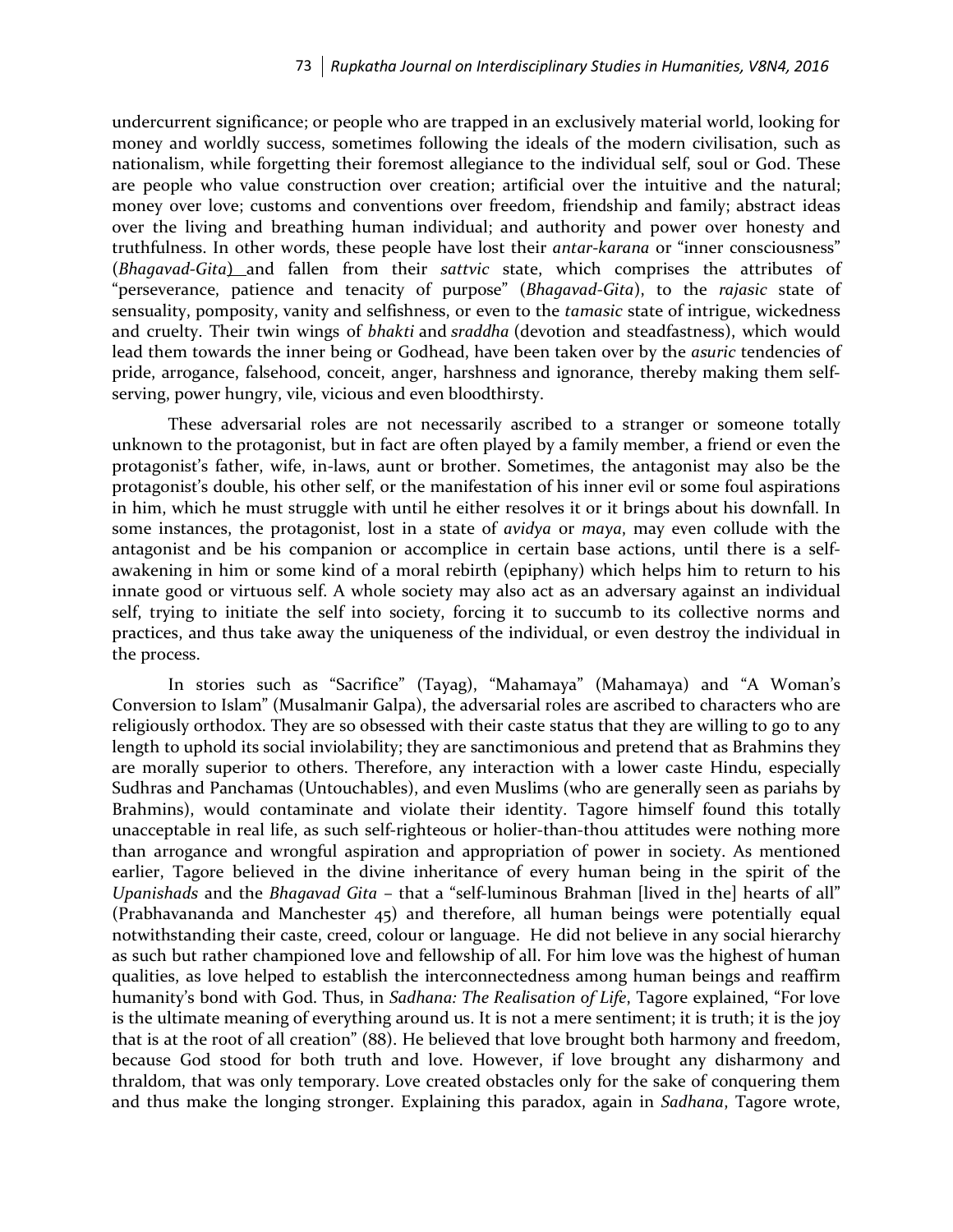"Only love is motion and rest in one…. Bondage and liberation are not antagonistic in love…. It is the high function of love to welcome all limitations and to transcend them. For nothing is more independent than love, and where else, again, shall we find so much of dependence? In love, thraldom is as glorious as freedom" (95).

In "Sacrifice," it is the protagonist's father, Harihar Mukherjee, who acts as his son Hemanta's adversary. The story is about Hemanta and his wife Kusum, whom he loves passionately. As the story opens, we witness Harihar walking to Hemanta's door at a swift pace and asking his son to drive his wife out of the house. The writer then takes us to the past to explain how Hemanta fell in love with Kusum and how they got married. We are also told why Harihar now wants Kusum out of the house. As the story develops, we are informed that Kusum was a widow at the time of her marriage with Hemanta, a fact that was kept secret from Hemanta both before and after the wedding, but which has been made public recently by one of their neighbours, Pyarishankar Ghosal. This brings Pyarishankar into the story, who then explains why he has done so, resulting in a story within a story. Pyarishankar describes the elaborate deception he created to get Hemanta to marry Kusum, knowing full well that it was socially unacceptable in Hindu society for a widow to remarry and for a Brahmin to marry a widow. Pyarishankar then reveals that he did it all to avenge the harms done to his family by Harihar in the past. We learn that many years ago, Pyarishankar's son-in-law stole his wife's jewellery to flee to England in order to study law. When he came back five years later with the bar-at-law degree, Harihar, adopting the role of the village leader, insisted that Pyarishankar should either cut off ties with his son-in-law or give up his caste. Pyarishankar pleaded for mercy and forgiveness from Harihar but Harihar refused to relent. Payrishankar then moved to Calcutta, giving up his ancestral home, but this still was not enough for Harihar. When Pyarishakar arranged his nephew's marriage, Harihar again intervened to break up the match. To avenge these wrongs, Pyarishakar has trapped Hemanta into marrying Kusum, although Hemanta was genuinely in love with Kusum and would probably still have married her, going against the social norms. Hemanta is a free man and does not care much about religious creed and his caste status as a Brahmin in particular. But his father, Harihar, is obsessed with the caste system, which is what led him to act cruelly against Pyarishakar, and again towards his own son at the end of the story. The story ends with Harihar walking to Hemanta's door a second time few days later and ordering his son to drive his wife out of the house, because apparently Kusum's widowed status has made her an outcast and Hemanta's marrying her has affected the caste status of the entire family. When Hemanta refuses to heed to his father's instructions, Harihar asks both Hemanta and Kusum to leave the house. For Harihar, his caste is more important than his love for his son. Thus his antagonism is rooted in his religious orthodoxy and excessive regard for convention, which makes him blind to his basic duties as a father and as a fellow human being to his neighbours, and act arrogantly and maliciously towards everyone. He is lost in a world of *maya* and *adviya*.

In "Mahamaya," it is Mahamaya's elder brother, Bhavani Chatterjee, who acts as her adversary. Mahamaya is the eponymous character in the story and its protagonist. A twenty-fouryear-old woman from a Brahmin family, she is in love with Rajeev Lochan, a boy of nineteen who hails from a Brahmo Samaj family. They are deeply in love with one another but feel constrained by their different family backgrounds. Mahamaya is aware that her orthodox brother won't accept Rajeev Lochan into the family and she will be disowned if she goes ahead with the marriage. Yet, they continue with their relationship, and are discovered by Bhavani Chatterjee one afternoon while rendezvousing at a dilapidated temple. This is the only time Bhavani Chatterjee enters the story, but in spite of his brief appearance, his actions have lasting consequences on Mahamaya's life. He takes her home, buys her a wedding sari, takes her to the nearby crematory and forces her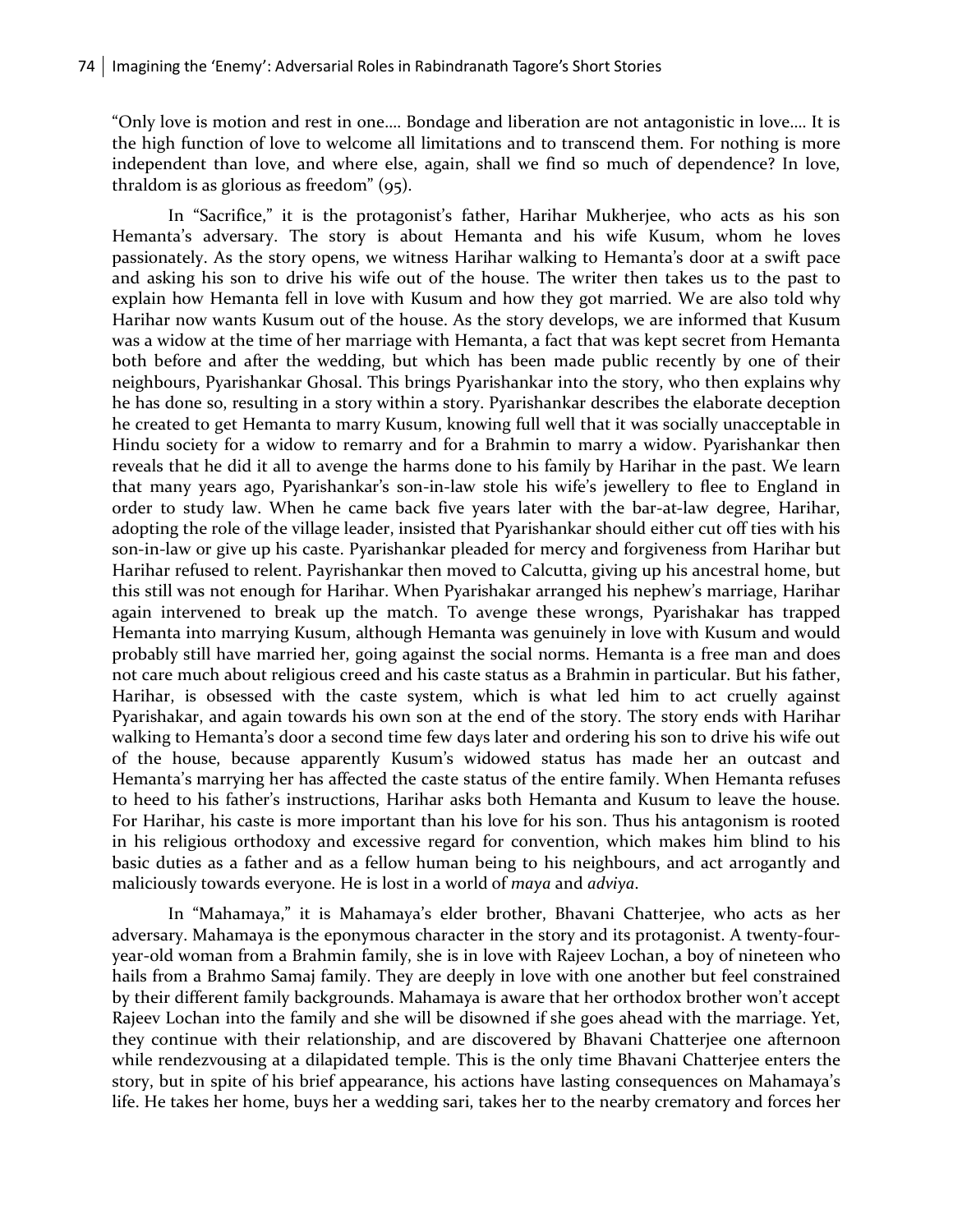to marry a dying Brahmin – all this solely to retain his caste. Selfish, and blinded by his caste obsession, Bhavani Chatterjee does not think for a moment how his actions might adversely affect his younger sister's life. Love and compassion are something alien to him; his caste awareness has made him indifferent to his inner consciousness or *antar-karana* and hardened his feelings. The groom dies soon after the wedding ritual is completed and Mahamaya is forced to climb the funeral pyre to commit sati with her dead husband. However, she is spared by the intervention of nature, as a huge storm hits the place and everyone is forced to take shelter indoors. Mahamaya avails of this opportunity to step down from the funeral pyre, first to go home and change her clothes and then run to Rajeev's house. Although her life has been spared by the storm, the flame from the funeral pyre has burnt one side of her face. This makes her overly self-conscious of her appearance and so although she continues to live with Rajeev, neither of them seem happy in their relationship. Therefore, finally one day she steps out of the house and walks away to an unknown place. That is where the story ends, with Mahamaya totally destroyed by the ruthless actions of her elder brother who is absorbed in his caste prides. In both "Sacrifice" and "Mahamaya," Tagore shows how an organised religion with a rigid hierarchical structure can poison the people and wreak havoc on its followers, emotionally, socially and morally.

Tagore continues with his attack on organised religion and its evil consequences on society in "A Woman's Conversion to Islam." In this story, the enemy is an aunt, again a Brahmin, who is arrogant and vain about her caste identity. The story is about Kamala, a young, innocent and beautiful girl who lost her parents early in life and has been brought up by her uncle. The uncle is relatively benign and takes good care of the niece, although he is not totally free of the influence of caste. The aunt, though, is malicious and ruthless and feels overly self-important about her Brahmin identity. On Kamala's wedding day, as the bride is travelling with her newlywedded husband to her in-laws' house at night, her caravan is attacked by brigands. Her husband and his men flee the place, leaving Kamala at the mercy of the bandits, but she is eventually saved by an elderly Muslim man, Habir Khan. Kamala is not comfortable being in the company of a Muslim man, as Muslims are often seen by Brahmins as equal to Untouchables. She presses Habir Khan to take her back to her uncle's house. Habir Khan knows well that the uncle will not take her back as her contact with a Muslim has contaminated her caste. Still he takes her back to the uncle's house to avoid any misunderstanding. As soon as she enters, the aunt starts shouting at her and demands her to leave the house. "Drive her out, drive out the evil creature. You ruinous girl, you have come back after entering a pariah's house. Have you no shame?" (*The Ruined Nest*  254) she yells at Kamala. This shows that, blinded by her caste, she has lost all compassion for a girl who has no other place to go and who considers her uncle's house her only shelter. Tagore shows how religion, which is supposed to humanise us, has dehumanised this woman and made her vicious and heartless. Like Harihar and Bhavani Chatterjee, she too is a victim of Hindu sectarian machinery, and fails to see her inherent divine quality as a human being, which she shares with all other people regardless of their standing in society. The rest of the story is about how Kamala finds a new shelter at Habir Khan's house, falls in love with Habir Khan's second son, voluntarily decides to convert to Islam and finds a new identity in her Muslim name Meherjan. In this sense, "A Woman's Conversion to Islam" has a relatively happier ending compared to the previous two stories, where the consequences of caste pride in the antagonist cause homelessness and suffering for the protagonists.

While in "Sacrifice," "Mahamaya" and "A Woman's Conversion to Islam," Tagore introduces individual antagonists, in "The Parrot's Training" (Totakaahini) a whole society plays the role of antagonist against a little parrot. The story is about how a parrot is taken away from its natural habitat in the forest and confined to a cage. But since the parrot still tries to fly, its wings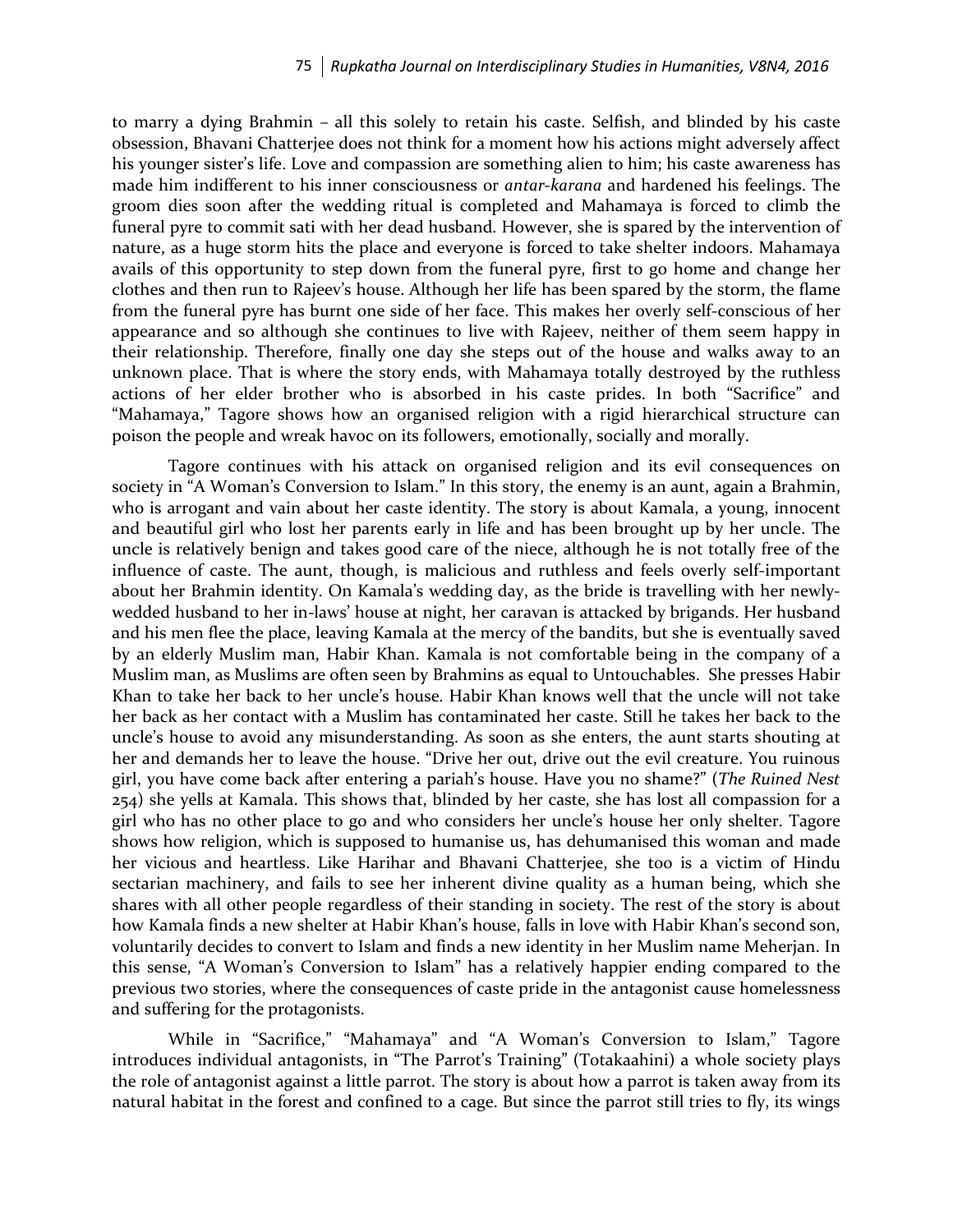are clipped. The parrot is also forced to learn the scriptures so that it can acquire "manners" (*Rabindranath Tagore: An Anthology* 327) through education and become a "useful" member of society. While the parrot continues to suffer in the cage, a whole industry develops around educating the bird. Security guards are employed so that the bird cannot fly off, scribes are appointed to copy the scriptures, and increasingly more and more people get involved in a fanfare surrounding the bird. In this way, the bird is reduced to an object while others continue to prosper at its expense. Torture and loss of natural environment finally kills the bird. However, the king, who has been at the centre of the whole thing and had ordered the bird's education, feels happy when he pokes the bird's dead body and hears the rustling sound of book leaves coming from its inside. The bird has been stuffed with book leaves in much the same manner that individuals are stuffed with norms and values to fit into society. The story is of course an allegory in which the parrot stands for a human child or the human soul. It shows how the child or the soul is made to give up its individuality and uniqueness to belong to an organised religion/society, or sacrifice its personal identity for the development of a collective identity. Here, Tagore treats society as a villain because he considers society as a repressive force on the individual who is more interested in practical and worldly affairs than the spiritual side of life. His view of society in the story bears echoes of Emerson, who wrote in his essay, "Self Reliance," "Society is a joint-stock company, in which the members agree, for the better securing of his bread to each shareholder, to surrender the liberty and culture of the eater. The virtue in most request is conformity. Selfreliance is its aversion. It loves not realities and creators, but names and customs."

In stories such as "Assets and Debts" (Denapaona), "Imprudence" (Durbuddhi) and "The Painter" (Chitrakar), the adversarial roles are played by characters who are completely immersed in a material world and trapped in their finite selves. Driven by sheer greed, they are morally decadent and corrupt to the root. They are so blinded by money and worldly success that they lack even the slightest compassion for a fellow human being, even a friend or relative, if they stand in the way of their material goals. The in-laws in Tagore's short story "Assets and Debts" belong to this category. They are utterly coldblooded in the treatment of their daughter-in-law, Nirupama, and eventually push her to her premature death. Nirupama is a child bride in the story and also the story's protagonist, who has been married into a relatively wealthy family by her father so that she can live in love and comfort there. However, the father had promised a dowry of Rs. 10,000 for the girl at the time of the wedding which he fails to fulfil even long after the wedding. This results in untold atrocities committed against Nirupama by her in-laws, and continuous insult and humiliation of her father at the in-laws' house. The father is not allowed to see his daughter freely and the daughter is not allowed to visit her father's house even on festive occasions. The in-laws become so cruel with Nirupama that they continue to abuse her at every step and even deprive her of her regular food. When she falls sick, they call a doctor only when she is at a point of no return. Eventually Nirupama dies of negligence and for lack of treatment, solely because her father couldn't pay the full amount of dowry promised at her wedding. Money is thus indisputably more important to Nirupama's in-laws than the beautiful little bride they had brought home as their son's wife. What makes them more cruel in the eyes of the readers is that Nirupama is a child and her innocence is beyond question, yet none of these things mean anything to the in-laws. They continue to harass and maltreat her for some unpaid money which she is in no position to pay. Devoid of *satyam* and *sattvic* states, these characters are totally lost in the *tamasic* state of greed, passion and selfishness. In their love and reverence for money they are nothing but, in Tagore's phrase, "soulless progeny of greed" (Soares 56).

"Imprudence" is a more complex story in which the protagonist was originally a friend and accomplice of the antagonist in his evil acts until the former's recent change of heart,which has resulted in the loss of his ancestral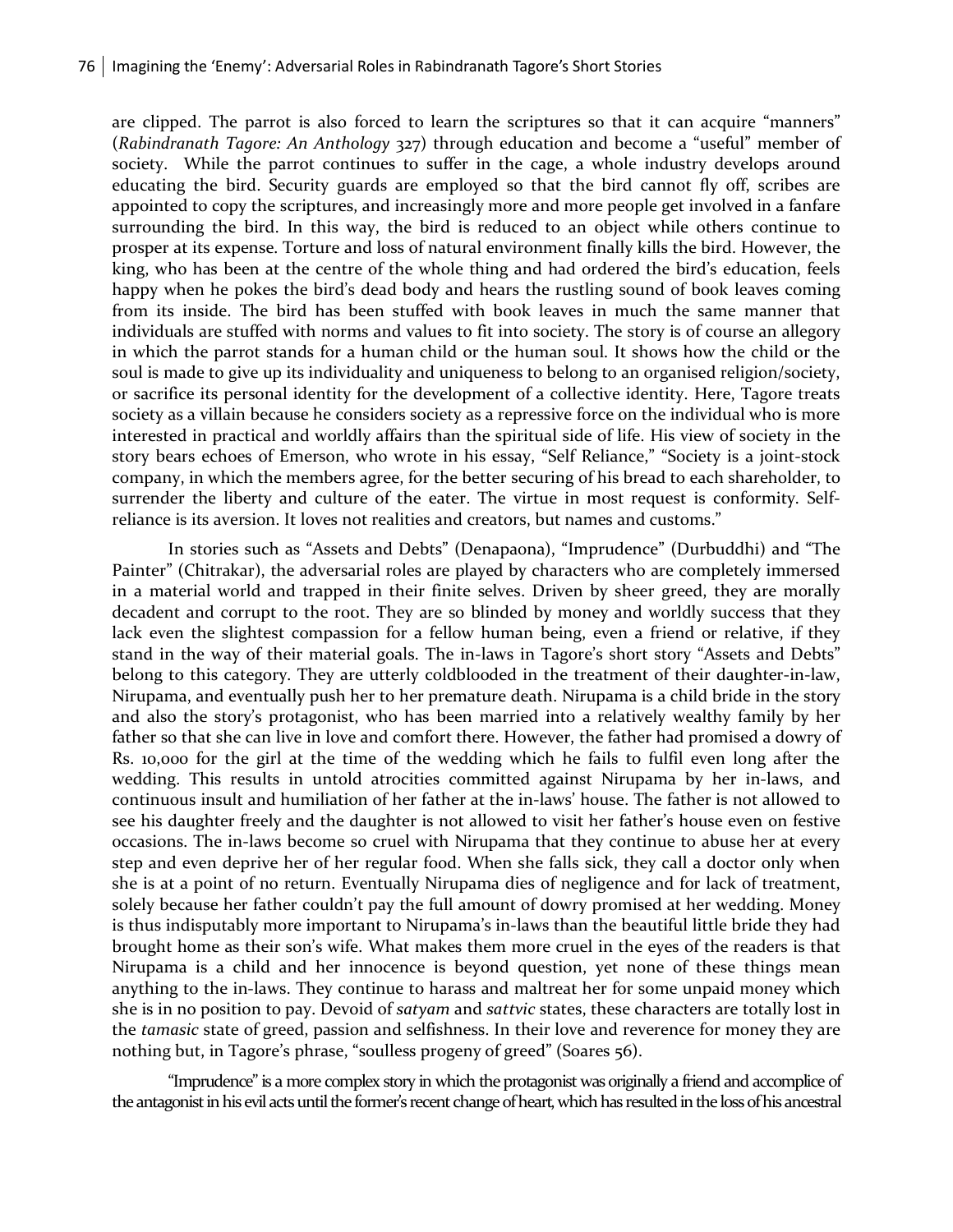property, thus prompting him to tell the story. The protagonist is also the story's narrator, and although we get to see the story's antagonist only once towards the end of the story, when the protagonist rushes into his house to offer him some money as a bribe, his presence is felt throughout the story in the protagonist's narrative. The story is about a village doctor, the only one in the area, who exploits and extorts the poor villagers in collusion with the village police inspector, Lalit Chakraborty, to make themselves wealthy. They are so deeply immersed in money and greed that they have lost their conscience altogether. Their nefarious activities continue without control or compunction until the doctor's little daughter, Shashie, suddenly falls ill just before her wedding and dies. This is the turning point in the story, as, jolted by the tragic loss of his young daughter, the doctor starts feeling remorse for his past activities and considers his daughter's death a punishment from God. He then tries to make up for his evil deeds by asking for forgiveness from one villager in particular, Harinath Majumder, who had approached him for help when his daughter too had suddenly died, but instead of helping him, the doctor had acted so deviously that the man was utterly ruined. In other words, the doctor and the police inspector had conspired to extort every penny out of the poor Harinath. Now the doctor feels that his daughter has paid for his evil machinations with her own life. One day, as he is travelling to the village zamindar's house to see a patient there, he comes across another sorrowstricken father waiting with the dead body of his daughter who had died the previous night of a snake bite. The father attemped to obtain clearance from police before arranging for her cremation, but the poor man received no attention because he had no money with him to pay a bribe. This prompts the doctor to rush into the police inspector's house to give him his day's earnings, so the inspector would allow the hapless and helpless father to cremate his daughter. But the gesture backfires on the doctor as, obviously, the inspector feels humiliated for such noble conduct coming from one who was his accomplice until recently. As a consequence, the doctor has to quit his ancestral home; he must now pay with the same coin that he had forced others to do for him in the past. However, in spite of his material loss, the doctor has been saved by his epiphany from an obvious moral doom, as he has resurrected his sense of good and evil and learned to stand apart from the story's antagonist, the inspector.

In "The Painter" it is Govinda, a modern-day disciple of Kuvera, who acts as the adversary of his sister-inlaw Satyabati and her little son, Chunilal. In his essay "City and Village" Tagore makes a distinction between Kuvera, the Hindu god of money and wealth, and Lakshmi, "the Deity of Prosperity" (513). Kuvera is the counterpart of Mammon who stands for greed and avarice, or the devious nature of materialism and its seduction of humanity. "He represents the multiplication of money whose motive force is greed…. He is the genius of property that knows no moral responsibility. But the goddess, Lakshmi… is beautiful. For prosperity is for all"(513), Tagore explains. He goes on to describe Lakshmi as "the sunshine of wealth" and Kuvera as the "hungry fire of concentrated wealth" and "the presiding deity of our modern cities" (514), who is "ugly and gross… [and] comic in [his] vulgarity of selfexaggeration" (513). Govinda embodies all these detrimental and morally decadent qualities of Kuvera, so all he knows is how to build a fortune, no matter at what cost. After the death of his elder brother, when he becomes the legal guardian of his sister-in-law and her only son, he tries to impose his world view on them. Satyabati and Chunilal are both artistically inclined, and Satyabati wants her son to pursue his talent. But Govinda, in whom greed and ugliness reign supreme, wants his nephew to take up his path and be worldly and materialistic like him. This conflict of outlook between the uncle and the mother and their different visions for Chunilal's future are what build the story's tension, pushing it to a climax, until finally the mother rescues her son by moving out of Govinda's house and finding a new shelter in her own nephew Rangalal's house, who is himself an artistic genius. This marks Govinda's defeat at Satyabati's hands, as he loses control over the boy and with it the possibility of passing on his mantle to the next generation (as Govinda has no children of his own) – thereby indicating the triumph of good over evil in the story, and perhaps the only one with such an optimistic ending among the stories discussed so far.

In "Purification," a story in which Tagore projects his vision of nationalism, much like in his novels *The Home and the World* (Ghare Baire, 1916) and *Four Chapters* (Char Adhyay, 1934), thenarrator Girindra's wife, Kalika, acts as the narrator's adversary. Kalika is a nationalist and thinks whoever does not follow her ideology does not love their country. Her flaw is not religious orthodoxy (as with Harihar, Bhavani Chatterjeeor Kamala's aunt) or excessive love for money (similar to Nirupama's in-laws, Lalit Chakraborty or Govinda), but rather, obsession with an ideology that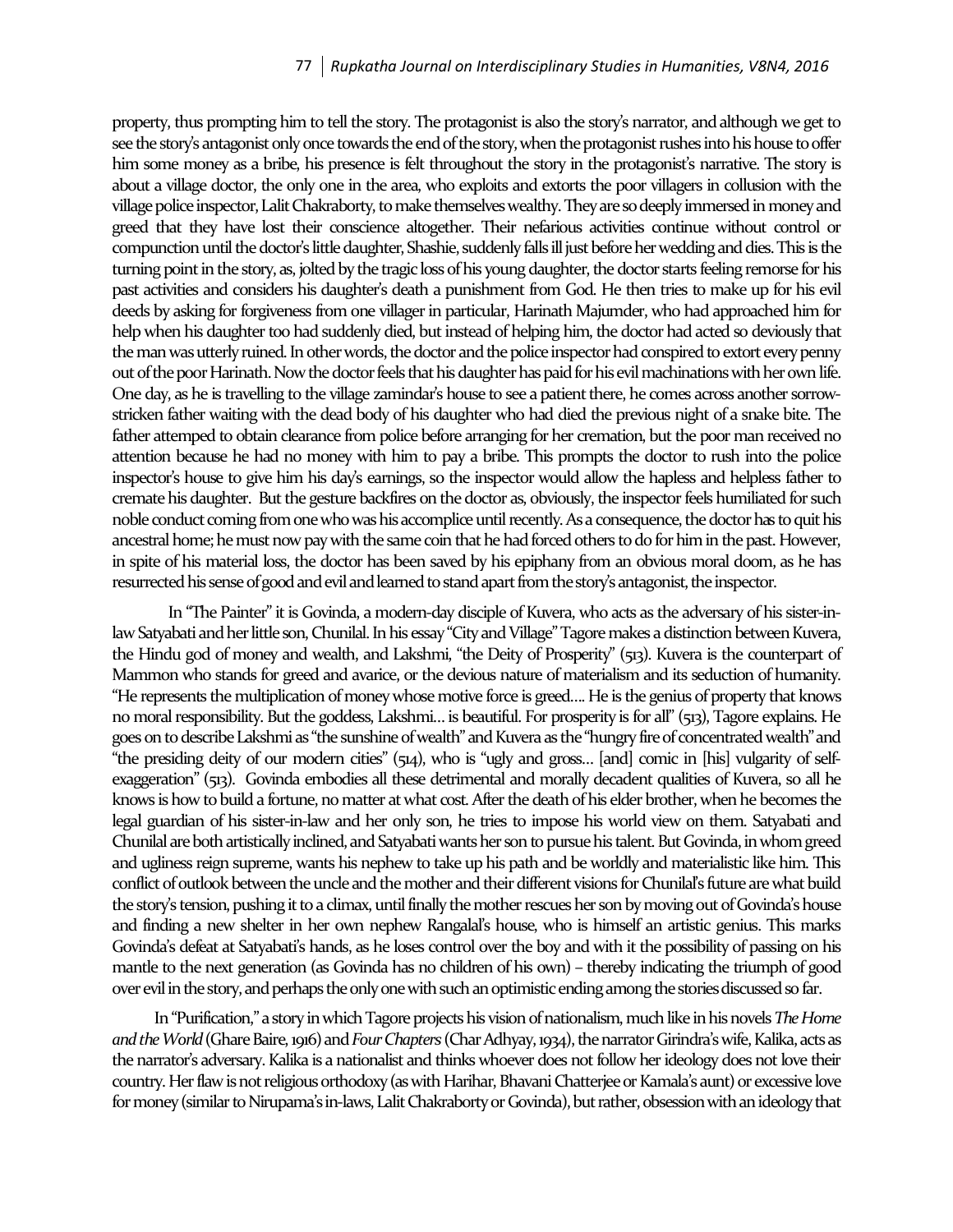Tagore saw as alien, soulless, and essentially rooted in commerce and politics. Tagore was of the view that love for one's own country is good, but to let it take over one's human identity and engage in activities that would go against the individual's soul and conscience and result in idolatry of the nation is reprehensible. When love for the nation becomes the overriding passion of an individual or a society, it results in jingoism, militancy and xenophobia: "Formalism in religion is like nationalism in politics; it breeds sectarian arrogance, mutual misunderstanding and a spirit of persecution" ("Letters to a Friend" 273). It also creates a false sense of unity among the people without a genuine fellowship and harmony. This is precisely what happens in the story. Kalika is constantly abusive towards her husband because he is indifferent to her ideology. She thinks that she and her party have fought off caste hierarchy by introducing a khaddar uniform for its members. But Girindra does not believe in such shallow unity. He believes that such unity is only superficial; it is not reflective of a true sense of oneness in the people. This is proven truewhen he witnesses one day, on his way for a visit to Kalika's political mentor Nayan Mohan's house, an elderly municipal sweeper being physically assaulted by a group of religious worshippers near a temple because he had accidentally touched one of them. Girindra notices that the sweeper was clean, having bathed at a nearby tube well, and was walking home with his grandson who had also bathed, so he cannot understand why the people should be so rough on him, except that they still harbour the prejudice customarily practised in organised Hindu religion. At this point, Girindra mulls over the idea of rescuing the old man by bringing him into his car, but Kalika, the ardent nationalist and advocate of national unity, instinctively realises what is in Girindra's mind and asks their driver Gangadin to drive off. The whole incident shows that Kalika's love for her country is only a sham; to love the country she must learn to love and respect all members of society equally. The sense of unity that she possesses and fights about with Girindra is merely illusory, as her express prejudice againstthe old man for being an Untouchable shows her elitism and the overriding caste consciousness that is there in her heart. All thisexposes Kalika's hypocrisy and makes her the "bad" characterin the story and the adversary of her husband Girindra, who appears relatively innocent although somewhat confused and indecisive in the story.

#### **Conclusion**

What emerges from the above discussion is that Tagore's perception of good and evil, protagonist and adversary in his short stories was largely defined by his religious sensibility, especially the influences of the *Upanishads* and the *Bhagavad-Gita* on his imagination. He believed in the principle of *Advitam* or one identity of creation/humanity – that people everywhere were connected by the presence of the same God or Universal Consciousness in their hearts. As long as they remembered this truth they were in the right frame of mind or in the *sattvic* state. But the moment they forgot that reality and became overly preoccupied with their personal egos or the material world around them, they became trapped in the world of *maya* and fell to the *rajasic*or *tamasic* states, resulting inlives of greed, selfishness and sorrow. This is precisely what happens to characters who are cast in adversarial roles in Tagore's short stories. Forgetting that life's joy and fullness comes from being in union with God, or serving the "Lord in all" and beholding God's infinite glory, these characters in their deluded state either fixate on money or power, or seek life's meaning in stale and orthodox social and religious practices at the expense of individual freedom or inner sanctity of the self, or some false ideology like nationalism that places idolatry of geography above truth and conscience. This is the pattern we observe in the stories discussed in this essay.

Perhaps there is one more issue that we should address with regard to this topic. We notice that in almost all the stories evil triumphs over good, or at least appears to do so. In "Sacrifice," Harihar wins the day by driving his son and daughter-in-law out of the house. In "Mahamaya," Bhavani Chatterjee totally destroys his sister's life by forcing her to marry a dying Brahmin, and her future becomes unknown at the end of the story. In "A Woman's Conversion to Islam" Kamala is also driven out of the house, but by a stroke of luck she fares better than Mahamaya as she finds a new life and identity after being disowned by her own family. In "The Parrot's Training" the little bird dies at the end, and in "Assets and Debts" Nirupama meets the same tragic fate. In "Imprudence" the doctor is forced to vacate his property by his adversary Lalit Chakraborty, and in "Purification" Kalika seems to triumph over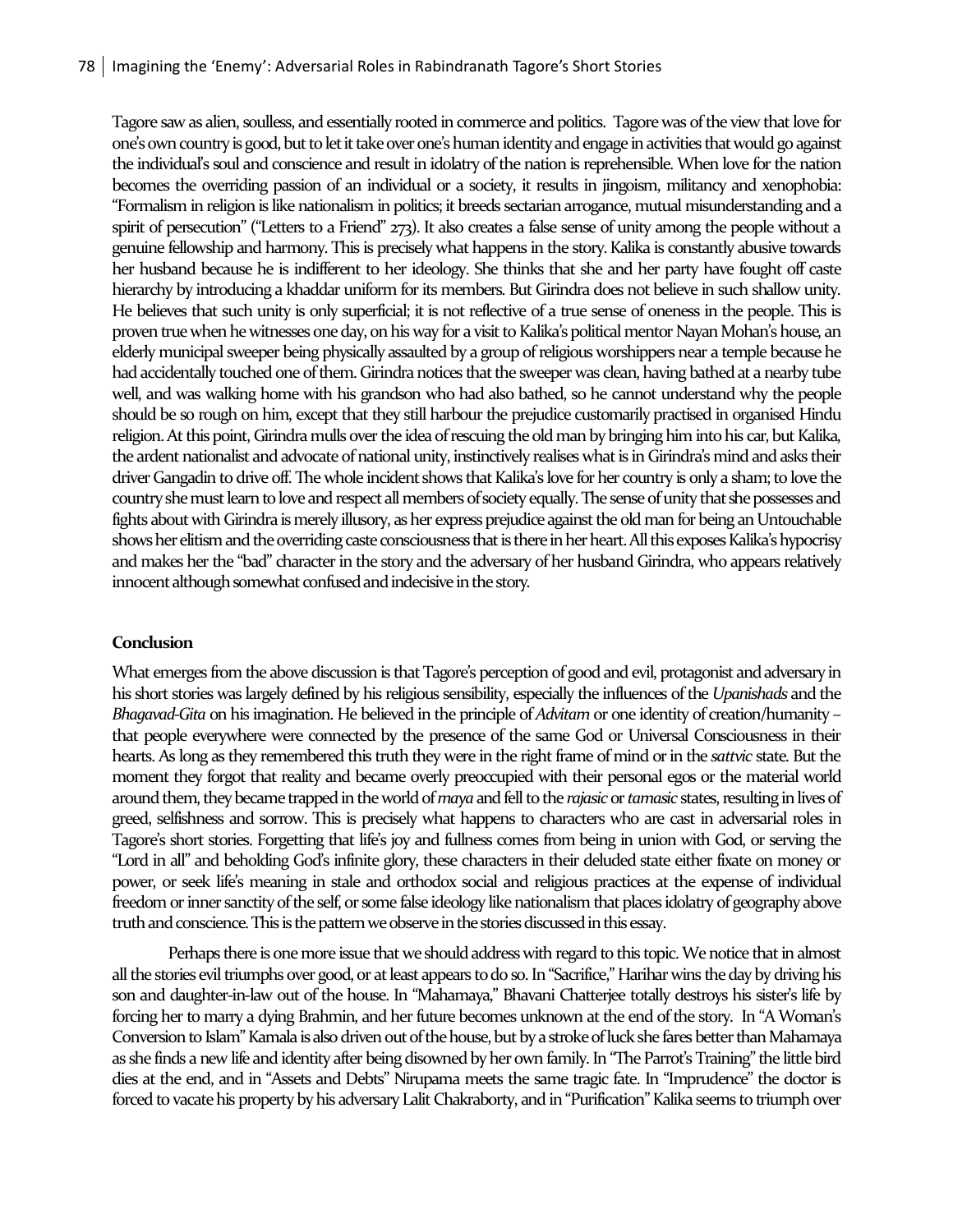Girindra by establishing her view over his. So how would this fit into Tagore's own optimistic view of life or with R.K. Narayan's claim that the underlying objective of every Indian story is to create a "distinction between good and evil" and to show that "goodness triumphs in the end" $(5-6)$ ?

To understand this, again we have to consider the wider context of Tagore's moral and spiritual philosophy. Tagore believed that as human beings it was more important for us to live with dignity, honesty, truth, love, courage and fellowship than for some material or worldly gain. Self-indulgence, self-love and selfaggrandisement were not honourable qualities in his view. In poems such as "Who is This," "Where the Mind is Without Fear," "Highest Price" and "India's Prayer" he makes this argument clear to his readers. In "Who is This," he expresses his disdain for his ego that continues to follow him like a shadow. In "Where the Mind is Without Fear," Tagore's prayer is for an India that is free, enlightened, inclusive and fearless. In the "Highest Price," he explains how the innocence of a child is more valuable and worthy than the power of a king, the riches of a wealthy man or the allurement of a sexually attractive woman. In "India's Prayer," Tagore prays:

Make us strong that we may not insult the weak and the fallen, That we mayhold our love highwhere all things around us are wooing the dust.

They fight and kill for self love, giving it thy name.

They fight for hunger that thrives on brother's flesh,

They fight against thine anger and die.

But let us stand firm and suffer with strength

for the True, for the Good, for the Eternal in man,

for thy Kingdom which is in the union of hearts,

for the Freedomwhich is of the Soul. (Qtd. in Gupta 270)

If we take this into account, we notice that although Tagore's protagonists may have lost in the immediate context, they are the ultimate victors as they stand up for their principles, and show courage and dignity in the face of adversity. In contrast, their adversaries win by "cunning or might" or through acts of moral irresponsibility and lack of compunction, but by doing so they draw themselves into the vortex and make themselves the victims of their own wicked actions. "Those who built their power on moral cynicism are themselves proving its victims. The nemesis is daily growing more ruthless" ("Man's Lost Heritage"), Tagore wrote in 1940, referring to the Sino-Japanese war.

Thus, although Hemanta may have lost to his father in "Sacrifice" for having been forced out of the house, he achieves a moral victory by standing up for his love and conscience and by retaining his personal freedom against an age-old custom that strikes at the very heart of Tagore's vision of unity of humanity. Likewise, Mahamaya shows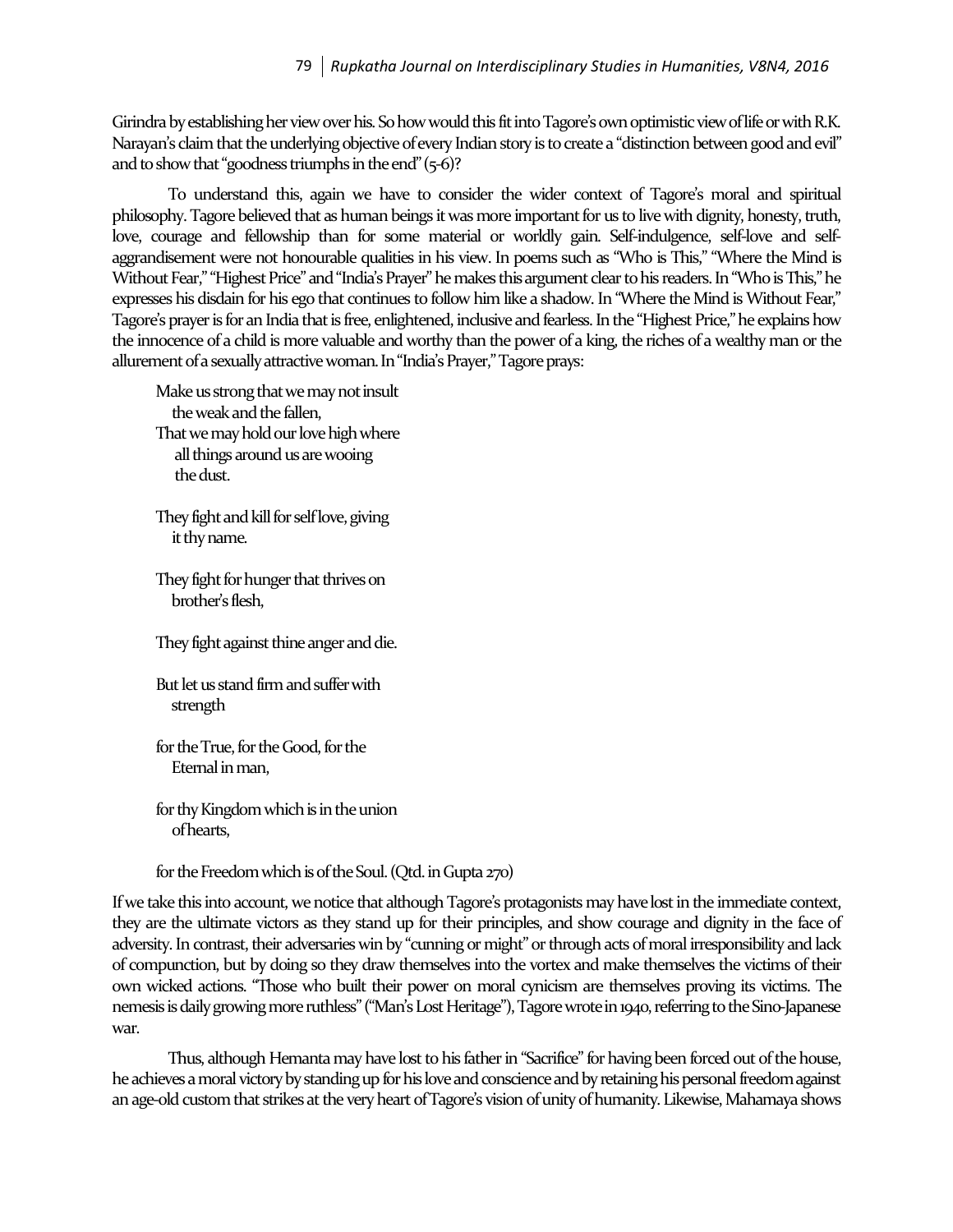her courage and dignity as a woman by defying the caste system and India's decadent male-centric culture, and by learning to take responsibility for her own life at the end. In "The Parrot's Training," the little bird at the centre of the story, signifying the human soul or the human individual, demonstrates the importance of living a simple, natural life of honesty and integrity rather than capitulating to the false ideals of social collectivism and conformity. In "Assets and Debts," the adolescent Nirupama valiantly resists the repressive and discriminatory dowry system that commodifies women, and seeks to restore women's pride and self-esteem although it eventually costs her young life; she suffers, but "suffers with strength" and instead of succumbing to social pressure, accepts death with a head held high. In "Imprudence," the doctor may have lost his ancestral property to his former accomplice in crime, the police inspector Lalit Chakraborty, but his victory lies in the restoration of his inner goodness, honesty and conscience, or in finding his moral worth, while the police inspector remains trapped in his old corrupt self. Finally, in "Purification," Girindra wins because by narrating the story, he exposes his wife Kalika's political hypocrisy and brings to light the futility of fighting for a cause like nationalism that is concocted in the post-religious laboratory of capitalism and has little to offer towards the moral, social or spiritual upliftment of humankind. In brief, Tagore's protagonists live a resourceful life of truth and conscience and, where necessary, they suffer or even sacrifice their lives "for the True, for the Good, for the Eternal in man," while his antagonists or adversarial characters, often cut off from their *antar-karana* and lost in a world of *maya* and *adviya*, live in an *asuric* state of anger, pride, falsehood, cunningandarrogance, ensuring their ultimate doom.

#### **Works Cited**

- Atkinson, David W. "Rabindranath Tagore: The Poet and the Absolute." http://sir.sagepub.com/content/13/2/193.extract. 9 February 2016.
- *Bhagavad-Gita*. http://bababooks.org/SathyaSaiGita/chapter17.html. 10 February 2016.
- Dutta, Krishna and Andrew Robinson, eds. *RabindranathTagore: An Anthology*. New York: St. Martin's, 1997.
- Emerson, Ralph Waldo. "Compensation." *Ralph Waldo Emerson –Texts*. http://www.emersoncentral.com/compensation.htm. 9 February 2016.
- ---. "Self-Reliance." *Ralph Waldo Emerson –Texts*. http://www.emersoncentral.com/selfreliance.htm. 9 Feb. 2016.
- Gupta, Uma Das. *The Oxford India Tagore: Selected Writings on Education and Nationalism*. New Delhi: Oxford UP, 2009.
- Narayan, R.K. *A Story-teller's World*. Penguin Books, 1990.
- Prabhavananda, Swami and FrederickManchester, ed. and trans. *The Upanishads*. New York: New American Library, 1957.
- Quayum, Mohammad A., ed. and trans. *Rabindranath Tagore: The Ruined Nest and Other Stories*. Kuala Lumpur: Silverfish Books, 2014.
- Radice, William, trans. *Rabindranath Tagore: Selected Poems*. Penguin Books, 1987.
- Soares, Anthony X., *Rabindranath Tagore: Lectures and Addresses*. Madras: Macmillan India, 1970.
- Tagore, Rabindranath. "The Religion of Man." *The English Writings of Rabindranath Tagore: Vol. – A Miscellany*. New Delhi: Sahitya Akademi, 1996. 83-202.
- ---. "Letters to a Friend."*The English Writings of Rabindranath Tagore: Vol. –A Miscellany*. New Delhi: Sahitya Akademi, 1996. 219- 322.
- ---. "The Way to Unity."*The English Writings of Rabindranath Tagore: Vol. –A Miscellany*. New Delhi: Sahitya Akademi, 1996. 459- 69.
- ---. "City and Village." *The English Writings of Rabindranath Tagore: Vol. –A Miscellany*. New Delhi: Sahitya Akademi, 1996. 510-18.